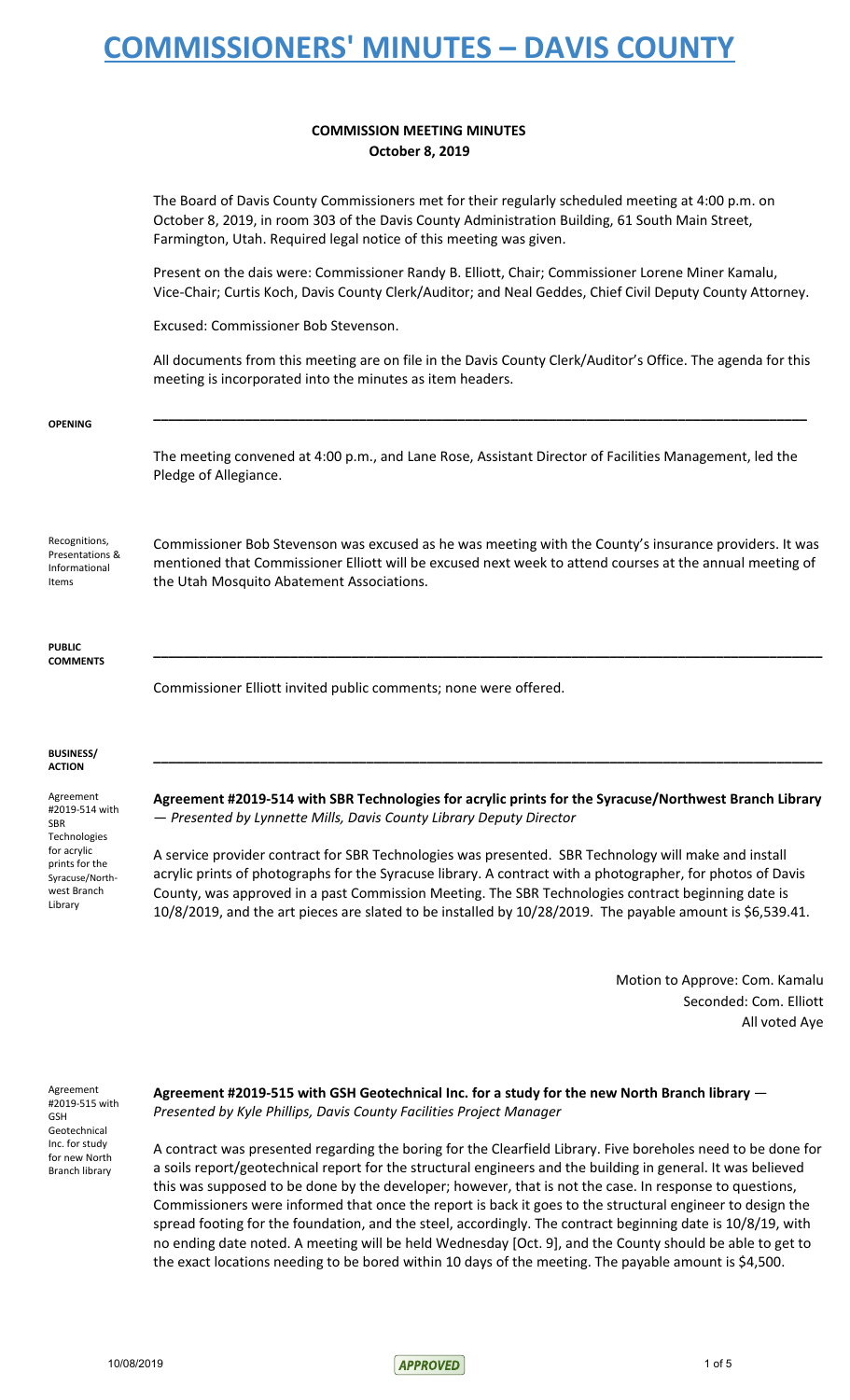Motion to Approve: Com. Kamalu Seconded: Com. Elliott All voted Aye

Agreement #2019-516 with Union Pacific Railroad for license for the County to manage Stone-Barton projects in Centerville

#### **Agreement #2019-516 with Union Pacific Railroad for a license for the County to manage Stone-Barton projects in Centerville** — *Presented by Adam Wright, Davis County Public Works Director*

An amended license agreement with Union Pacific was presented. The license was introduced a couple of weeks ago, but things have changed with the management of the project and Davis County will be taking over. As a result, verbiage in the contract needed to be replaced. The hope is to get the project started as soon as Nov 15. It is a good time of year to work in the channels because there aren't the worries caused by summer rainstorms and runoff.

> Motion to Approve: Com. Kamalu Seconded: Com. Elliott All voted Aye

Summary List #2019-517 of 18 agreements for rental space at Legacy Events Center

**Summary List #2019-517 of 18 agreements for rental space at the Legacy Events Center** — *Presented by Dave Hansen, Davis County Legacy Events Center Director*

A summary list of low-risk, low-dollar agreements with the Legacy Events Center was presented. The space rentals are for everything from RV sites to soccer, work fairs, and concessions. The contract period is 07/11/2019 to 09/11/2019. The receivable amount is \$5,378.52.

> Motion to Approve: Com. Kamalu Seconded: Com. Elliott All voted Aye

Agreement #2019-518 with PluralSight for online training modules

**Agreement #2019-518 with PluralSight for online training modules** — *Presented by Mark Langston, Davis County Information Systems Director*

An agreement with PluralSight was presented for 29 licenses for training software utilized in the IS division to keep employees up to speed on the applications and hardware they serve. It is a two year agreement. The contract period is 10/08/2019 to 10/08/2020. The payable amount is \$13,021 annually.

> Motion to Approve: Com. Kamalu Seconded: Com. Elliott All voted Aye

Agreement # 2018-286-B with Joshua Jeffries supersedes prior contract **Agreement #2018-286-B with Joshua Jeffries which supersedes a prior contract** — *Presented by Chief Deputy Susan Poulsen, Davis County Sheriff's Office*

A training reimbursement agreement [with Joshua Jeffries] was presented. This new contract supersedes a prior one that omitted a semester of paramedic school. It was noted that the contract was listed on the meeting agenda as payable, but it should be receivable. The contract period is 04/18/2019 to 04/18/2024. The receivable amount is \$2,962.

Agreement #2019-519 with Christopher

**Agreement #2019-519 with Christopher Morreale for training reimbursement for corrections academy** — *Presented by Chief Deputy Susan Poulsen, Davis County Sheriff's Office*

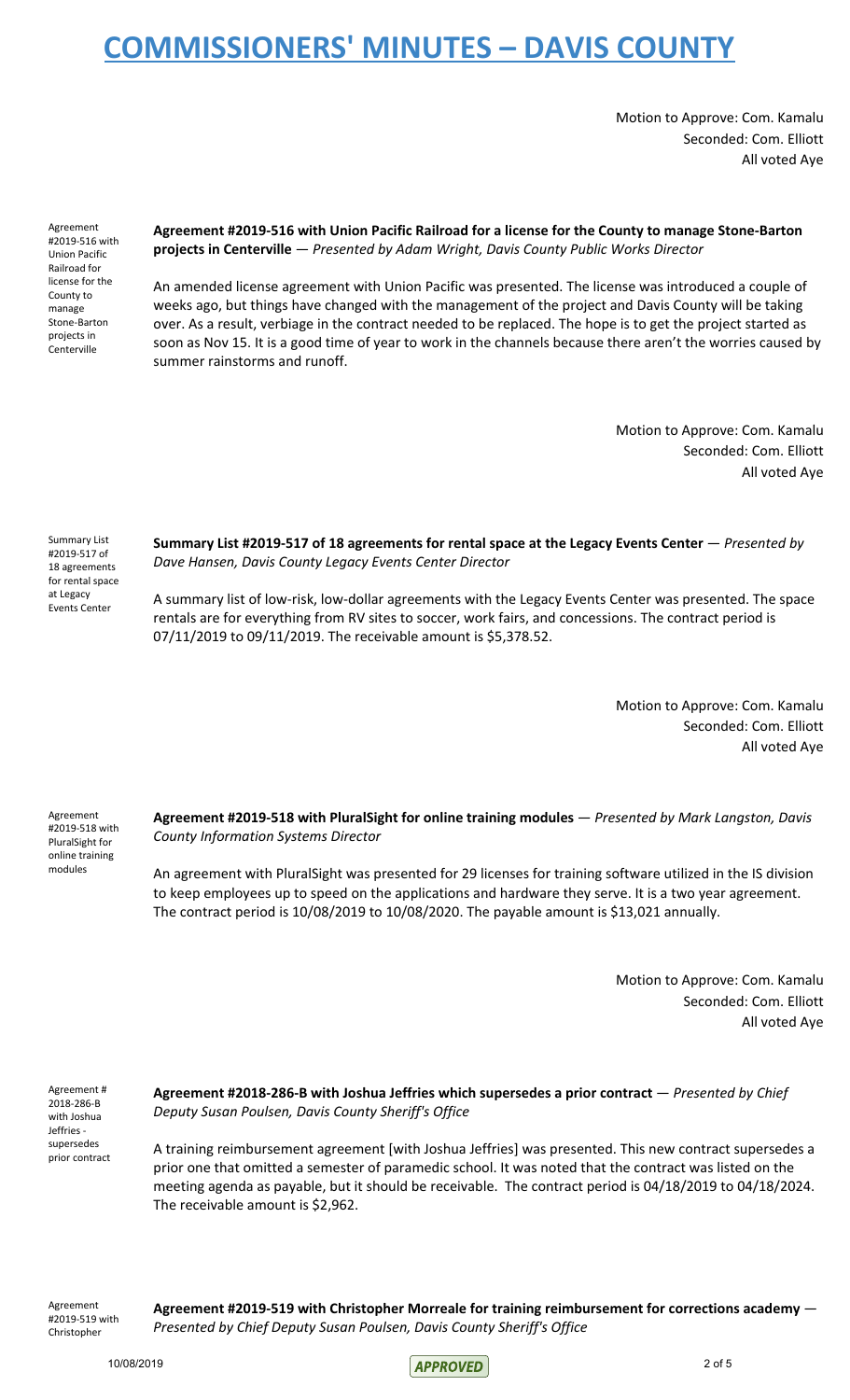Morreale for training reimbursement for corrections academy

A training reimbursement agreement with Christopher Morreale was presented for the corrections academy. The contract period is 09/30/2019 to 09/30/2021. The receivable amount is \$11,970.12.

Summary List #2019-520 of 2019 Ride AlongProgram applications (12) received since 8/1/19

**Summary List #2019-520 of 2019 Ride-Along Program applications (12) received since 8/1/19** — *Presented by Chief Deputy Susan Poulsen, Davis County Sheriff's Office*

A summary of the 2019 Ride-Along applications, received since Aug. 1, 2019, was presented. The applications date from 10/1/2019 through 9/30/2020.

Agreement #2019-521 with Davis County Sheriff's Employee Association for donation of Halloween candy for the DCSO Trunk or Treat event

**Agreement #2019-521 with Davis County Sheriff's Employee Association for the donation of Halloween candy for the DCSO Trunk or Treat event** — *Presented by Chief Deputy Susan Poulsen, Davis County Sheriff's Office*

A contract for the donation of Halloween candy for the Davis County Sheriff's Office "Trunk or Treat" event was presented. The donation is being made by the Davis County Sheriff's Employee Association. The contract date is 10/25/2019. The receivable amount is \$300.

> Motion to Approve Agenda Items: Com. Kamalu Seconded: Com. Elliott All voted Aye

Proclamation #2019-522 declaring October 11, 2019 as Congressman Rob Bishop Day in Davis and Weber Counties

**Proclamation #2019-522 declaring October 11, 2019, as Congressman Rob Bishop Day in Davis and Weber Counties** — *Presented by Commissioner Elliott*

Commissioner Elliott introduced and read a proclamation declaring Oct. 11, 2019, as Congressman Rob Bishop Day in Davis and Weber counties. The contract period is 10/08/2019 to 10/11/2019.

> Motion to Approve: Com. Elliott Seconded: Com. Kamalu All voted Aye

Commissioner Kamalu moved to recess to the Board of Equalization. Commissioner Elliott seconded the motion. All voted Aye.

**\_\_\_\_\_\_\_\_\_\_\_\_\_\_\_\_\_\_\_\_\_\_\_\_\_\_\_\_\_\_\_\_\_\_\_\_\_\_\_\_\_\_\_\_\_\_\_\_\_\_\_\_\_\_\_\_\_\_\_\_\_\_\_\_\_\_\_\_\_\_\_\_\_\_\_\_\_\_\_\_\_\_\_\_\_\_\_\_**

**APPROVED** 

**BOARD OF EQUALIZATION**

Property Tax Register

Property Tax Register matters were presented by Curtis Koch, Davis County Clerk/Auditor.

Commissioners were asked to consider the following Auditor's Adjustments:

- Under Appeals, a report with various recommended approvals totaling \$4,969,786; a report with several No Change in Values recommended; and a report recommending dismissal of several appeals.
- Under Abatements, a Late Abatement application request totaling \$12,953.35.
- Under Corrections, three corrections related to the sale of property to a tax-exempt entity and one veteran tax exemption.

Under Treasurer Adjustments, there was a report with various small-dollar balance write-offs totaling \$3.40.

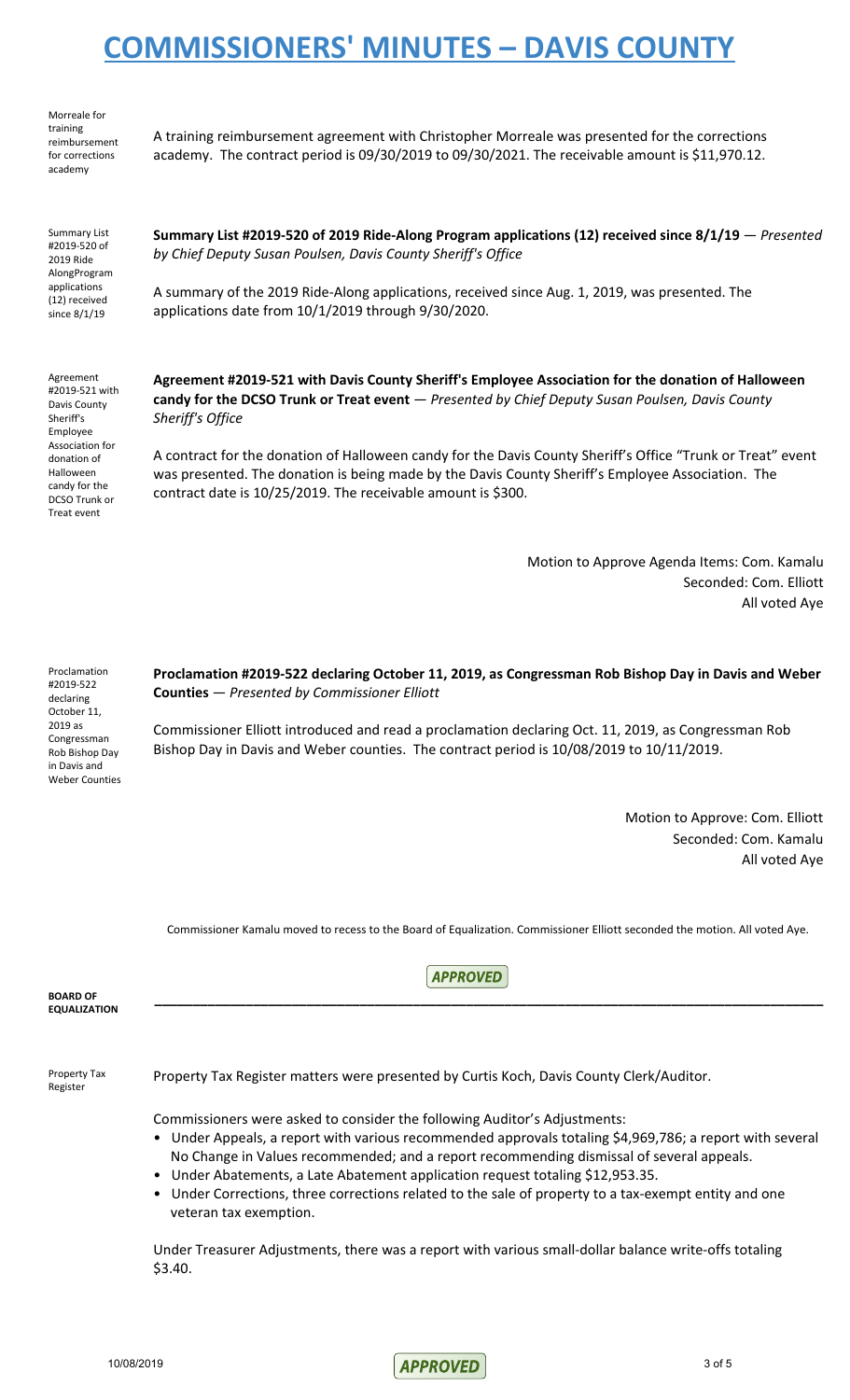Motion to Approve: Com. Kamalu Seconded: Com. Elliott All voted Aye

Commissioner Kamalu moved to reconvene Commission Meeting. Commissioner Elliott seconded the motion. All voted Aye.

**CONSENT ITEMS \_\_\_\_\_\_\_\_\_\_\_\_\_\_\_\_\_\_\_\_\_\_\_\_\_\_\_\_\_\_\_\_\_\_\_\_\_\_\_\_\_\_\_\_\_\_\_\_\_\_\_\_\_\_\_\_\_\_\_\_\_\_\_\_\_\_\_\_\_\_\_\_\_\_\_\_\_\_\_\_\_\_\_\_\_\_\_\_** Check Registers **Check Registers** Check Registers were approved. Motion to Approve: Com. Kamalu Seconded: Com. Elliott All voted Aye Indigent Hardship Abatement Register **Indigent Hardship Abatement Register** A motion was made to hold hearings for the following individuals who registered for indigent abatement

hardships to review their applications:

- Rudy C Bergen
- Chase Jensen

Motion to Approve: Com. Elliott Seconded: Com. Kamalu All voted Aye

#### **COMMISSION COMMENTS**

**Commissioner Kamalu** noted that the County just finished its "budget week." Different government organizations have different financial years, she said, and Davis County's fiscal year runs on the calendar year. The County works well in advance, thanks to the Clerk/Auditor's team, to have all of the departments prepare. There were some tremendous presentations, and the presenters took all of the questions that were asked. There's a Budget Committee that works together to listen, to learn, and to ask questions. The process took all week long, but it was incredibly valuable for all of the citizens of Davis County. There's so much work that goes into a balanced budget, and there are still more meetings ahead, but Commissioner Kamalu wanted to thank everyone who worked hard to bring forward the very best information so the Board of Commissioners can ultimately approve the budget. It's a big responsibility, but the Commissioners have a lot of help, and she's very grateful.

**\_\_\_\_\_\_\_\_\_\_\_\_\_\_\_\_\_\_\_\_\_\_\_\_\_\_\_\_\_\_\_\_\_\_\_\_\_\_\_\_\_\_\_\_\_\_\_\_\_\_\_\_\_\_\_\_\_\_\_\_\_\_\_\_\_\_\_\_\_\_\_\_\_\_\_\_\_\_\_\_\_\_\_\_\_\_\_\_**

**Commissioner Kamalu** said the third meeting of the Internal Audit Committee was held yesterday. She explained that the Clerk/Auditor's Office determined it would be in the County's best interest to have the Commission responsible for an Internal Audit Committee. The administrative staff is doing a great job to organize it, record it, and provide minutes. There are a couple of members of the public who serve on that Internal Audit Committee and are doing great work. The whole purpose of any audit is to have everyone be open to opportunities to make things better, because there's always room to become better. The Commissioner said she's very impressed with the work of the Internal Audit Committee and the Auditing Department. There will be quarterly meetings in the new year, after finishing up with the December meeting for 2019. She expressed gratitude for the cooperation of the departments, because it takes them time to reply to questions. The Committee is striving to make sure every department knows this is just an on-going opportunity for all of us to work together to find ways to improve.